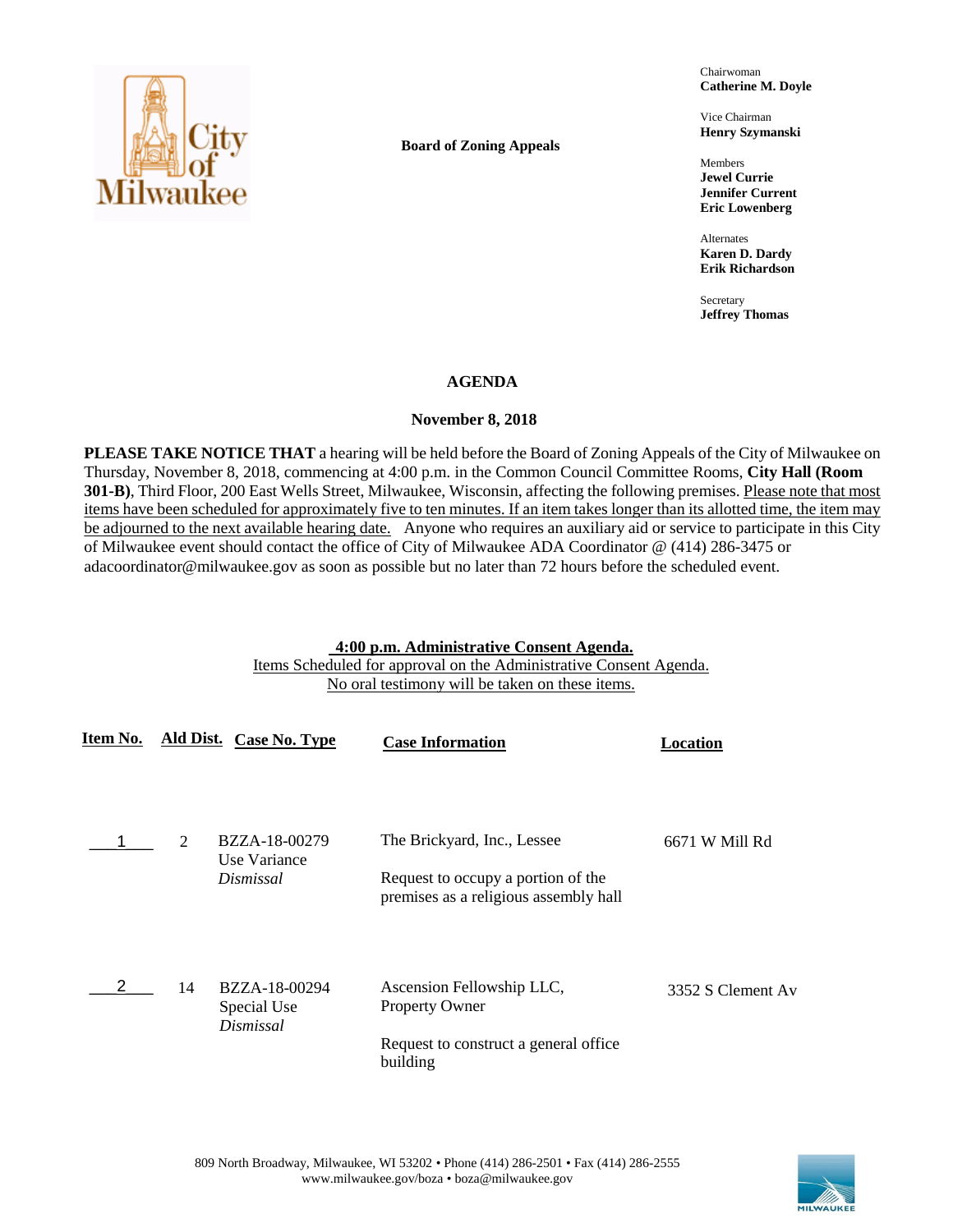| Board of Zoning Appeals, Hearing on Thursday, November 8, 2018 |    |                                                              |                                                                                                                                                                                                                                                                                                                                                                                                                                                               |                       |
|----------------------------------------------------------------|----|--------------------------------------------------------------|---------------------------------------------------------------------------------------------------------------------------------------------------------------------------------------------------------------------------------------------------------------------------------------------------------------------------------------------------------------------------------------------------------------------------------------------------------------|-----------------------|
| Item No. Ald Dist.                                             |    | <b>Case No. Type</b>                                         | <b>Case Information</b>                                                                                                                                                                                                                                                                                                                                                                                                                                       | <b>Location</b>       |
|                                                                |    |                                                              | 4:00 p.m. Consent Agenda.<br>Items Scheduled for approval on the Consent Agenda.<br>No oral testimony will be taken on these items.<br>If there are any objections to these approvals, please make them known to the Board office in writing at least 24 hours prior to the time of the hearing.<br>If written objections to these approvals are received, the item will not be approved and will be held for a public hearing to allow additional testimony. |                       |
| 3                                                              | 15 | BZZA-18-00340<br>Special Use,<br><b>Dimensional Variance</b> | Christ Community Church, Inc.,<br><b>Property Owner</b><br>Request to continue occupying the<br>premises as a religious assembly hall<br>without the minimum required number<br>of parking spaces                                                                                                                                                                                                                                                             | 3918 W Center St      |
| 4                                                              | 15 | BZZA-18-00357<br>Special Use                                 | Little Lullabies Academy LLC, Lessee<br>Request to continue occupying the<br>premises as a day care center for 100<br>children per shift infant - 12 years of age,<br>operating Monday - Sunday 6:00<br>a.m. - midnight (this is a new operator)                                                                                                                                                                                                              | 1862 W Fond Du Lac Av |
| 5                                                              | 1  | BZZA-18-00324<br>Special Use                                 | Mitra Midwest Operations, LLC, Lessee<br>Request to continue occupying the<br>premises as a fast-food/carry-out<br>restaurant with a drive-through facility                                                                                                                                                                                                                                                                                                   | 7242 N Teutonia Av    |
| 6                                                              | 3  | BZZA-18-00376<br><b>Dimensional Variance</b>                 | Bob Mikulay, Property Owner<br>Request to construct a rooftop deck on<br>the existing attached garage<br>(non-conforming)                                                                                                                                                                                                                                                                                                                                     | 2006 E Lafayette Pl   |
|                                                                | 3  | BZZA-18-00382<br>Special Use                                 | Science and Fun, LLC, Lessee<br>Request to occupy a portion of the<br>premises as an indoor recreation facility                                                                                                                                                                                                                                                                                                                                               | 1220 E Brady St       |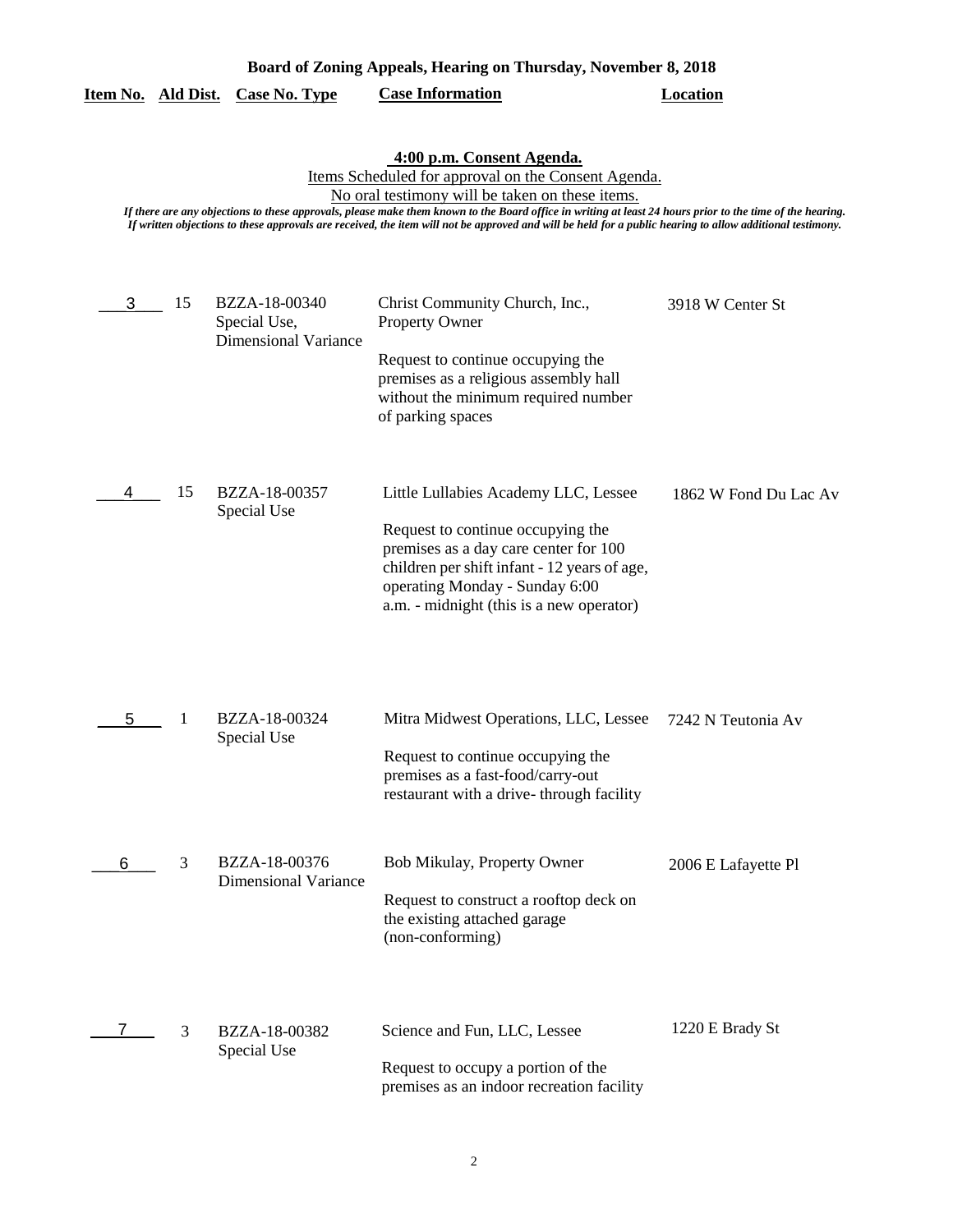|  | Board of Zoning Appeals, Hearing on Thursday, November 8, 2018 |
|--|----------------------------------------------------------------|
|  |                                                                |

| Item No. |  | Ald Dist. Case No. Type | <b>Case Information</b> | Location |
|----------|--|-------------------------|-------------------------|----------|
|----------|--|-------------------------|-------------------------|----------|

### **4:00 p.m. Consent Agenda (continued)**

Items Scheduled for approval on the Consent Agenda.

No oral testimony will be taken on these items.

*If there are any objections to these approvals, please make them known to the Board office in writing at least 24 hours prior to the time of the hearing. If written objections to these approvals are received, the item will not be approved and will be held for a public hearing to allow additional testimony.*

| 8  | 4              | BZZA-18-00355<br>Special Use                 | SG Properties, LLC, Property Owner                                                                                                          | 929 N 14Th St                |
|----|----------------|----------------------------------------------|---------------------------------------------------------------------------------------------------------------------------------------------|------------------------------|
|    |                |                                              | Request to continue occupying the<br>premises as a rooming house for 6<br>occupants (structure located at the west<br>end of the property)  |                              |
| 9  | $\overline{4}$ | BZZA-18-00356<br>Special Use                 | SC Properties, Property Owner                                                                                                               | 931 N 14Th St                |
|    |                |                                              | Request to continue occupying the<br>premises as a rooming house for 12<br>occupants (structure located at the east<br>end of the property) |                              |
| 10 | $\overline{4}$ | BZZA-18-00354<br><b>Dimensional Variance</b> | MKE Catering, LLC. dba Freshii,<br>Lessee                                                                                                   | 250 E Wisconsin Av Suite 119 |
|    |                |                                              | Request to erect a wall sign that exceeds<br>the maximum allowed display area                                                               |                              |
| 11 | 4              | BZZA-18-00315                                | Travaux, Lessee                                                                                                                             | 401 E Ogden Av               |
|    |                | Special Use                                  | Request to erect two wall signs that are<br>not attached to a flat, opaque wall<br>surface                                                  |                              |
| 12 | $\overline{4}$ | BZZA-18-00367<br>Special Use                 | University Investments 2020, LLC,<br>Property Owner                                                                                         | 821 N 17Th St                |
|    |                |                                              | Request to continue occupying the<br>premises as a rooming house for 9<br>occupants                                                         |                              |
| 13 | 4              | BZZA-18-00368<br>Special Use                 | University Investments 2020, LLC,<br>Property Owner                                                                                         | 837 N 17Th St                |
|    |                |                                              | Request to continue occupying the<br>premises as a rooming house for 8<br>occupants                                                         |                              |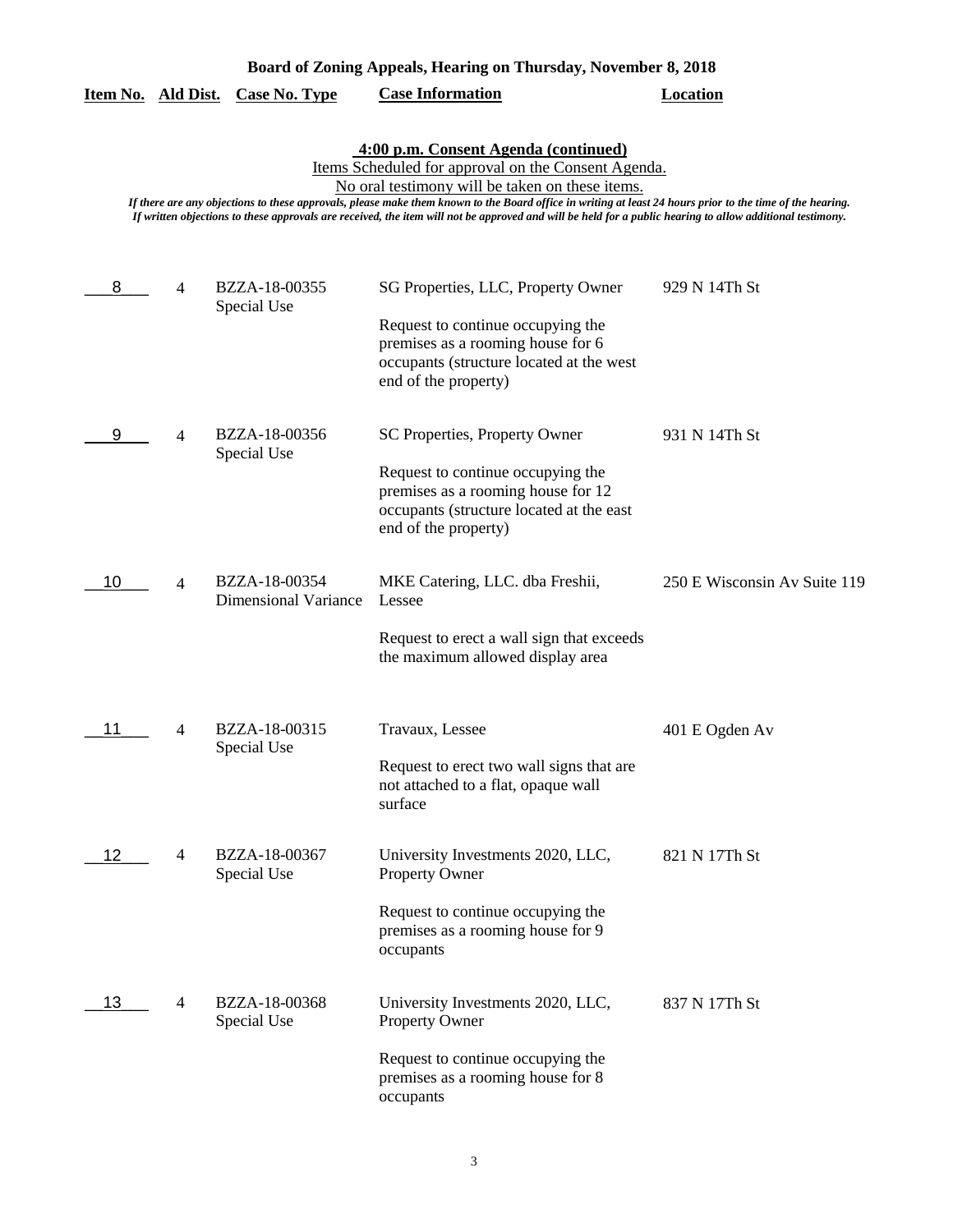|                    |   |                                              | Board of Zoning Appeals, Hearing on Thursday, November 8, 2018                                                                                                                                                                                                                                                                                                                                                                                                           |                          |
|--------------------|---|----------------------------------------------|--------------------------------------------------------------------------------------------------------------------------------------------------------------------------------------------------------------------------------------------------------------------------------------------------------------------------------------------------------------------------------------------------------------------------------------------------------------------------|--------------------------|
| Item No. Ald Dist. |   | <b>Case No. Type</b>                         | <b>Case Information</b>                                                                                                                                                                                                                                                                                                                                                                                                                                                  | <b>Location</b>          |
|                    |   |                                              | 4:00 p.m. Consent Agenda (continued)<br>Items Scheduled for approval on the Consent Agenda.<br>No oral testimony will be taken on these items.<br>If there are any objections to these approvals, please make them known to the Board office in writing at least 24 hours prior to the time of the hearing.<br>If written objections to these approvals are received, the item will not be approved and will be held for a public hearing to allow additional testimony. |                          |
| 14                 | 4 | BZZA-18-00370<br>Special Use                 | University Investments 2020, LLC,<br><b>Property Owner</b>                                                                                                                                                                                                                                                                                                                                                                                                               | 853 N 17Th St            |
|                    |   |                                              | Request to continue occupying the<br>premises as a sorority                                                                                                                                                                                                                                                                                                                                                                                                              |                          |
| 15                 | 5 | BZZA-18-00353                                | Ivy Lane Corporation, Lessee                                                                                                                                                                                                                                                                                                                                                                                                                                             | 10014 W Silver Spring Dr |
|                    |   | Special Use                                  | Request to continue occupying the<br>premises as a light motor vehicle repair<br>facility (this is a new operator)                                                                                                                                                                                                                                                                                                                                                       |                          |
| 16                 | 6 | BZZA-18-00381<br><b>Dimensional Variance</b> | Renata Bitoy Bunger, Property Owner                                                                                                                                                                                                                                                                                                                                                                                                                                      | 2045 N 2Nd St            |
|                    |   |                                              | Request to construct a detached garage<br>that exceeds the maximum allowed<br>height                                                                                                                                                                                                                                                                                                                                                                                     |                          |
| 17                 | 6 | BZZA-18-00317<br>Special Use                 | Siddhi Yoga, LLC, Lessee                                                                                                                                                                                                                                                                                                                                                                                                                                                 | 531 E Keefe Av           |
|                    |   |                                              | Request to occupy a portion of the<br>premises as a personal instruction school                                                                                                                                                                                                                                                                                                                                                                                          |                          |
| 18                 | 7 | BZZA-18-00362<br>Special Use                 | Lashunda Moss, Lessee<br>Request to continue occupying the<br>premises as a 24 hour family day care<br>home for 8 children per shift infant to 13                                                                                                                                                                                                                                                                                                                        | 4143 N 40Th St           |
|                    |   |                                              | years of age, operating Monday -<br>Sunday                                                                                                                                                                                                                                                                                                                                                                                                                               |                          |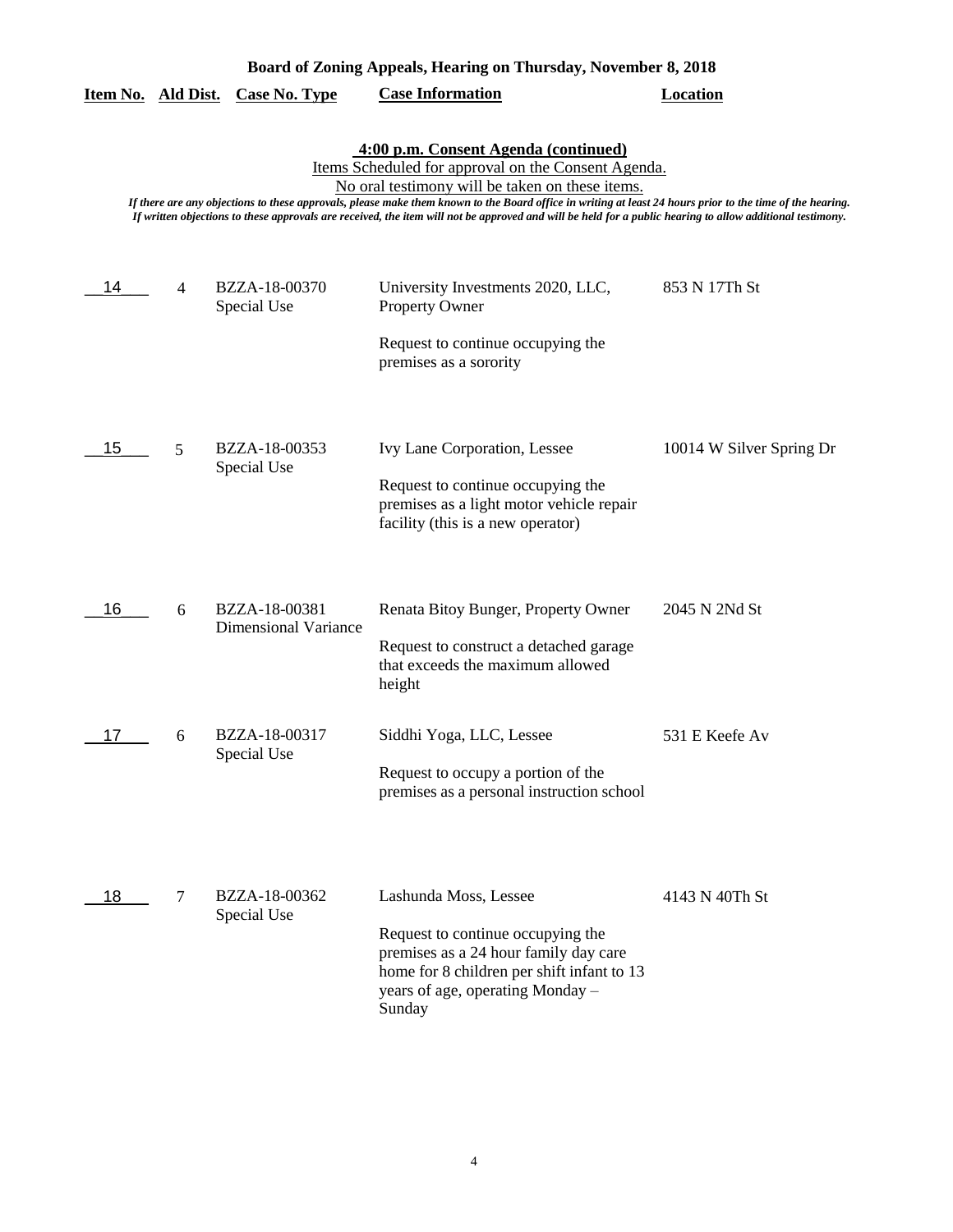|    |    | Item No. Ald Dist. Case No. Type | <b>Case Information</b>                                                                                                                                                                                                                                                                                                                                                                                                                                                  | <b>Location</b>      |
|----|----|----------------------------------|--------------------------------------------------------------------------------------------------------------------------------------------------------------------------------------------------------------------------------------------------------------------------------------------------------------------------------------------------------------------------------------------------------------------------------------------------------------------------|----------------------|
|    |    |                                  | 4:00 p.m. Consent Agenda (continued)<br>Items Scheduled for approval on the Consent Agenda.<br>No oral testimony will be taken on these items.<br>If there are any objections to these approvals, please make them known to the Board office in writing at least 24 hours prior to the time of the hearing.<br>If written objections to these approvals are received, the item will not be approved and will be held for a public hearing to allow additional testimony. |                      |
| 19 | 7  | BZZA-18-00326<br>Special Use     | Tomorrow's Future, LLC, Property<br>Owner<br>Request to continue occupying the<br>premises as a group home for 5<br>occupants                                                                                                                                                                                                                                                                                                                                            | 3282 N 46Th St       |
| 20 | 8  | BZZA-18-00365<br>Special Use     | Daniel Vizcaino, Lessee<br>Request to continue occupying the<br>premises as a general office (this is a<br>new operator)                                                                                                                                                                                                                                                                                                                                                 | 3234 W Greenfield Av |
| 21 | 8  | BZZA-18-00360<br>Special Use     | Best Friends Learning Center, LLC,<br>Lessee<br>Request to increase the hours of<br>operation from $6:00$ a.m. $-10:00$ p.m. to<br>6:00 a.m. - midnight, increase the<br>number of children per shift from 15 to<br>20, and continue occupying the premises<br>as a day care center for children infant to<br>12 years of age, operating<br>Monday - Friday                                                                                                              | 2900 W Lapham St     |
| 22 | 10 | BZZA-18-00338<br>Special Use     | Little Peanut and Friends Child Care,<br>LLC, Lessee<br>Request to increase the ages of the<br>children from $4 - 12$ years of age to $2 \frac{1}{2}$<br>- 12 years of age and continue occupying<br>a portion of the premises as a day care<br>center for 25 children per shift, operating<br>Monday - Friday 6:00 a.m. - midnight<br>(this is a new operator)                                                                                                          | 5806 W Burleigh St   |

**Board of Zoning Appeals, Hearing on Thursday, November 8, 2018**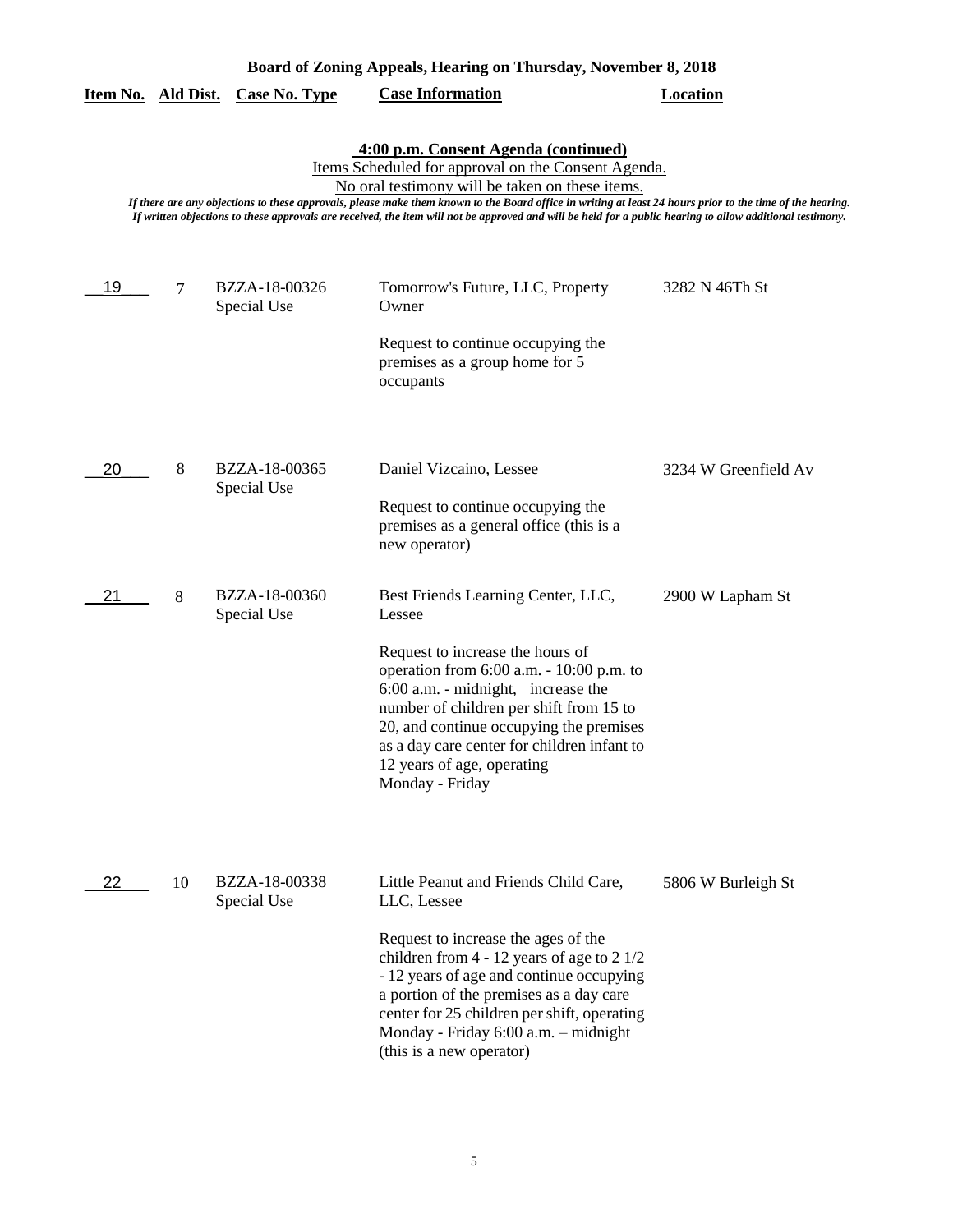| Board of Zoning Appeals, Hearing on Thursday, November 8, 2018 |    |                              |                                                                                                                                                                                                                                                                                                                                                                                                                                                                          |                        |
|----------------------------------------------------------------|----|------------------------------|--------------------------------------------------------------------------------------------------------------------------------------------------------------------------------------------------------------------------------------------------------------------------------------------------------------------------------------------------------------------------------------------------------------------------------------------------------------------------|------------------------|
| <u>Item No. Ald Dist.</u>                                      |    | <b>Case No. Type</b>         | <b>Case Information</b>                                                                                                                                                                                                                                                                                                                                                                                                                                                  | <b>Location</b>        |
|                                                                |    |                              | 4:00 p.m. Consent Agenda (continued)<br>Items Scheduled for approval on the Consent Agenda.<br>No oral testimony will be taken on these items.<br>If there are any objections to these approvals, please make them known to the Board office in writing at least 24 hours prior to the time of the hearing.<br>If written objections to these approvals are received, the item will not be approved and will be held for a public hearing to allow additional testimony. |                        |
| 23                                                             | 12 | BZZA-18-00378<br>Special Use | Tangie's Just Like Mommy Childcare<br>Center, LLC, Lessee                                                                                                                                                                                                                                                                                                                                                                                                                | 809 W Burnham St       |
|                                                                |    |                              | Request to increase the hours of<br>operation from 6:00 a.m.-6:00 p.m. to<br>$5:00$ a.m.-9:00 p.m. and to continue<br>occupying the premises as a day care<br>center for 50 children per shift,<br>infant - 12 years of age, operating<br>Monday - Friday                                                                                                                                                                                                                |                        |
| 24                                                             | 14 | BZZA-18-00341<br>Special Use | PH Hospitality Group, LLC, Other<br>Request to continue occupying the<br>premises as a fast-food/carry-out<br>restaurant (this is a new operator)                                                                                                                                                                                                                                                                                                                        | 3131 S Kinnickinnic Av |

# **4:15 p.m. Public Hearings.**

Please note that each item scheduled for a public hearing has been scheduled for approximately five to ten minutes. If an item takes longer than its allotted time, the item may be adjourned to the next available hearing date.

| 25 | 15 | BZZA-18-00373<br>Special Use,<br><b>Dimensional Variance</b> | Wellness Commons, LLC,<br><b>Property Owner</b>                                                                                | 2242 N 16Th St |
|----|----|--------------------------------------------------------------|--------------------------------------------------------------------------------------------------------------------------------|----------------|
|    |    |                                                              | Request to occupy the premises as a<br>principal use parking lot that does not<br>meet the minimum landscaping<br>requirements |                |
| 26 | 15 | BZZA-18-00328<br>Special Use                                 | Next Chapter Living Center II, Inc.,<br><b>Property Owner</b>                                                                  | 2773 N 16Th St |
|    |    |                                                              | Request to occupy the premises as a<br>group foster home for 8 occupants                                                       |                |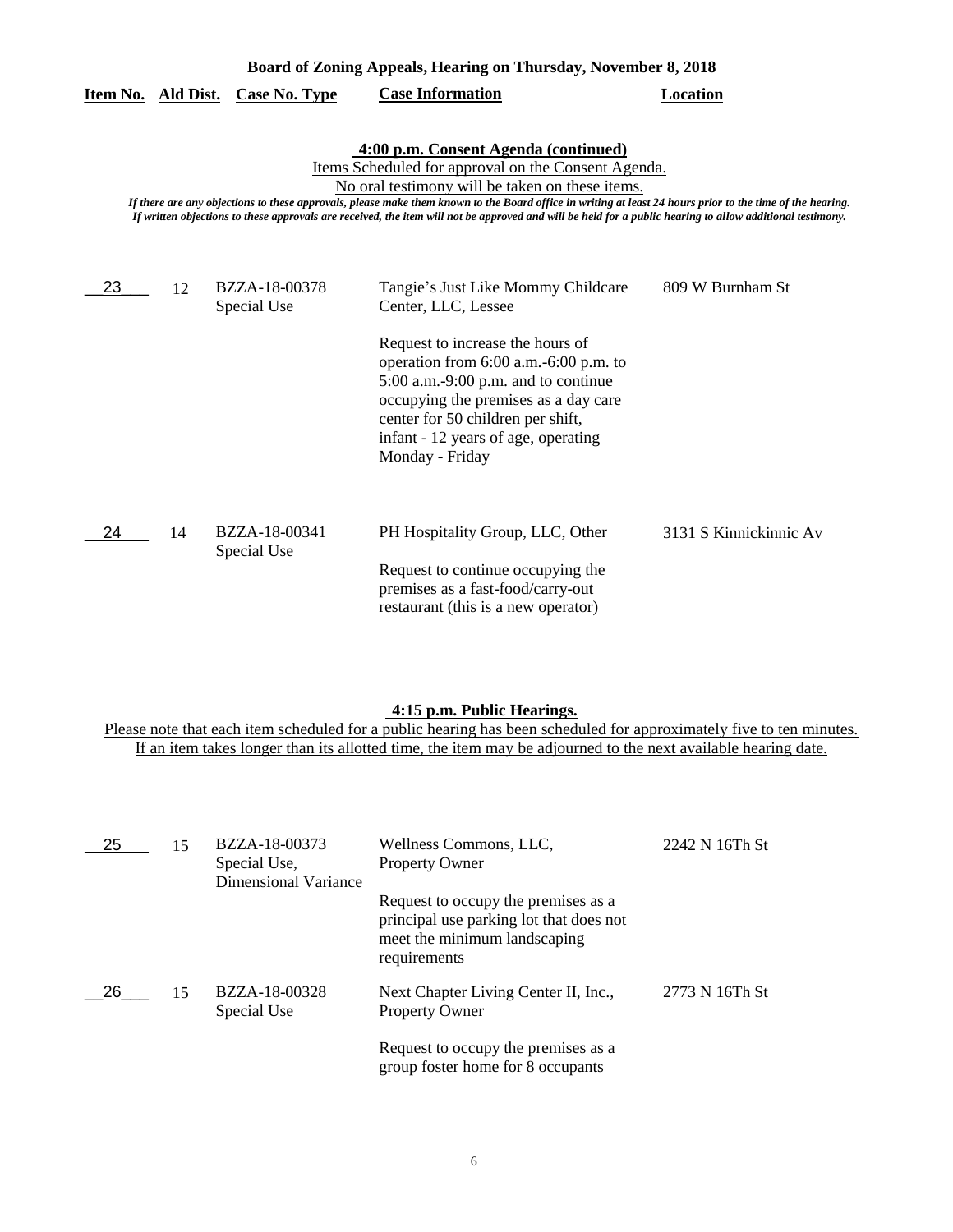| Board of Zoning Appeals, Hearing on Thursday, November 8, 2018 |    |                                              |                                                                                                                                                                                                                                                                               |                 |
|----------------------------------------------------------------|----|----------------------------------------------|-------------------------------------------------------------------------------------------------------------------------------------------------------------------------------------------------------------------------------------------------------------------------------|-----------------|
| Item No. Ald Dist.                                             |    | <b>Case No. Type</b>                         | <b>Case Information</b>                                                                                                                                                                                                                                                       | <b>Location</b> |
|                                                                |    |                                              | 4:15 p.m. Public Hearings (continued)<br>Please note that each item scheduled for a public hearing has been scheduled for approximately five to ten minutes.<br>If an item takes longer than its allotted time, the item may be adjourned to the next available hearing date. |                 |
| 27                                                             | 15 | BZZA-18-00258<br>Use Variance                | Educare Academy, LLC, Property<br>Owner<br>Request to occupy the premises as a day<br>care center for 19 children per shift<br>infant to 12 years of age, operating<br>Monday - Friday 6:00 a.m. to 11:00 p.m.<br>and Saturday - Sunday 6:00 a.m. - 7:00<br>p.m.              | 3904 W Vliet St |
| 28                                                             | 1  | BZZA-18-00043<br>Special Use                 | New Hope & Destiny Home, Inc.,<br>Lessee<br>Request to occupy the premises as a<br>group home for 8 occupants                                                                                                                                                                 | 4227 N 21St St  |
| 29                                                             | 2  | BZZA-18-00364<br>Special Use                 | Buford Adult Care Center, Lessee<br>Request to occupy the premises as an<br>adult day care center                                                                                                                                                                             | 6661 W Mill Rd  |
| 30                                                             | 4  | BZZA-18-00349<br><b>Dimensional Variance</b> | Josephine Santiago, Property Owner<br>Request to construct a detached garage<br>that exceeds the maximum allowed<br>sidewall height                                                                                                                                           | 1254 N 24Th St  |
| 31                                                             | 4  | BZZA-18-00302<br>Special Use                 | MacPyles Corporation, Other<br>Request to continue occupying the<br>premises as a fast-food/carry-out<br>restaurant with a drive-through facility                                                                                                                             | 1220 N 35Th St  |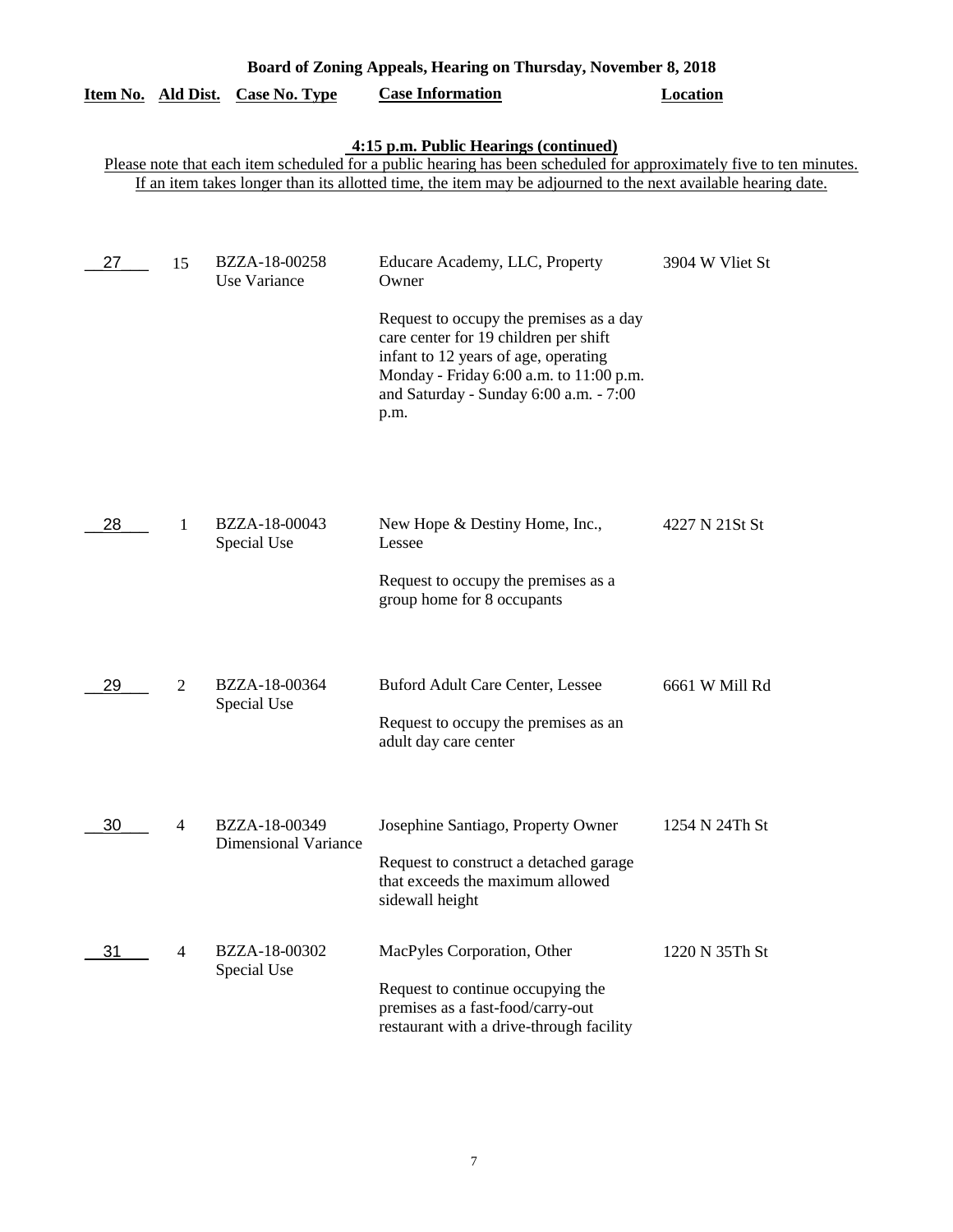|                    | Board of Zoning Appeals, Hearing on Thursday, November 8, 2018 |                                                              |                                                                                                                                                                                                                                                                                                                                     |                      |  |  |
|--------------------|----------------------------------------------------------------|--------------------------------------------------------------|-------------------------------------------------------------------------------------------------------------------------------------------------------------------------------------------------------------------------------------------------------------------------------------------------------------------------------------|----------------------|--|--|
| Item No. Ald Dist. |                                                                | <b>Case No. Type</b>                                         | <b>Case Information</b>                                                                                                                                                                                                                                                                                                             | <b>Location</b>      |  |  |
|                    |                                                                |                                                              | 5:15 p.m. Public Hearings.<br>Please note that each item scheduled for a public hearing has been scheduled for approximately five to ten minutes.<br>If an item takes longer than its allotted time, the item may be adjourned to the next available hearing date.                                                                  |                      |  |  |
| 32                 | 4                                                              | BZZA-18-00350<br>Special Use,<br><b>Dimensional Variance</b> | ABM Industry Groups, LLC, Lessee<br>Request to continue occupying the<br>premises as a principal use parking lot<br>that does not meet the minimum required<br>landscaping                                                                                                                                                          | 401 W Wisconsin Av   |  |  |
| 33                 | 7                                                              | BZZA-18-00352<br>Use Variance                                | Sheila's Shining Stars, Property Owner<br>Request to allow the installation of<br>barbed wire on the existing 6 foot fence                                                                                                                                                                                                          | 3651 N 27Th St       |  |  |
| 34                 | $\overline{7}$                                                 | BZZA-18-00371<br><b>Dimensional Variance</b>                 | TenderCare Christian Child Care Center,<br>Property Owner<br>Request to erect a freestanding sign that<br>exceeds the maximum allowed display<br>area                                                                                                                                                                               | 5229 W Capitol Dr    |  |  |
| 35                 | 8                                                              | BZZA-18-00267<br>Special Use,<br><b>Dimensional Variance</b> | MKE Junk Junkies, LLC, Lessee<br>Request to occupy a portion of the<br>premises as a ground transportation<br>service (permitted), motor vehicle<br>outdoor storage (permitted), motor<br>vehicle repair facility, motor vehicle<br>sales facility, and an outdoor salvage<br>operation without the minimum required<br>landscaping | 2640 W Greves St     |  |  |
| 36                 | 9                                                              | BZZA-18-00363<br>Special Use                                 | Guardian Angels Adult Day Services,<br>Lessee<br>Request to occupy a portion of the<br>premises as an adult day care center                                                                                                                                                                                                         | 6816 W Brown Deer Rd |  |  |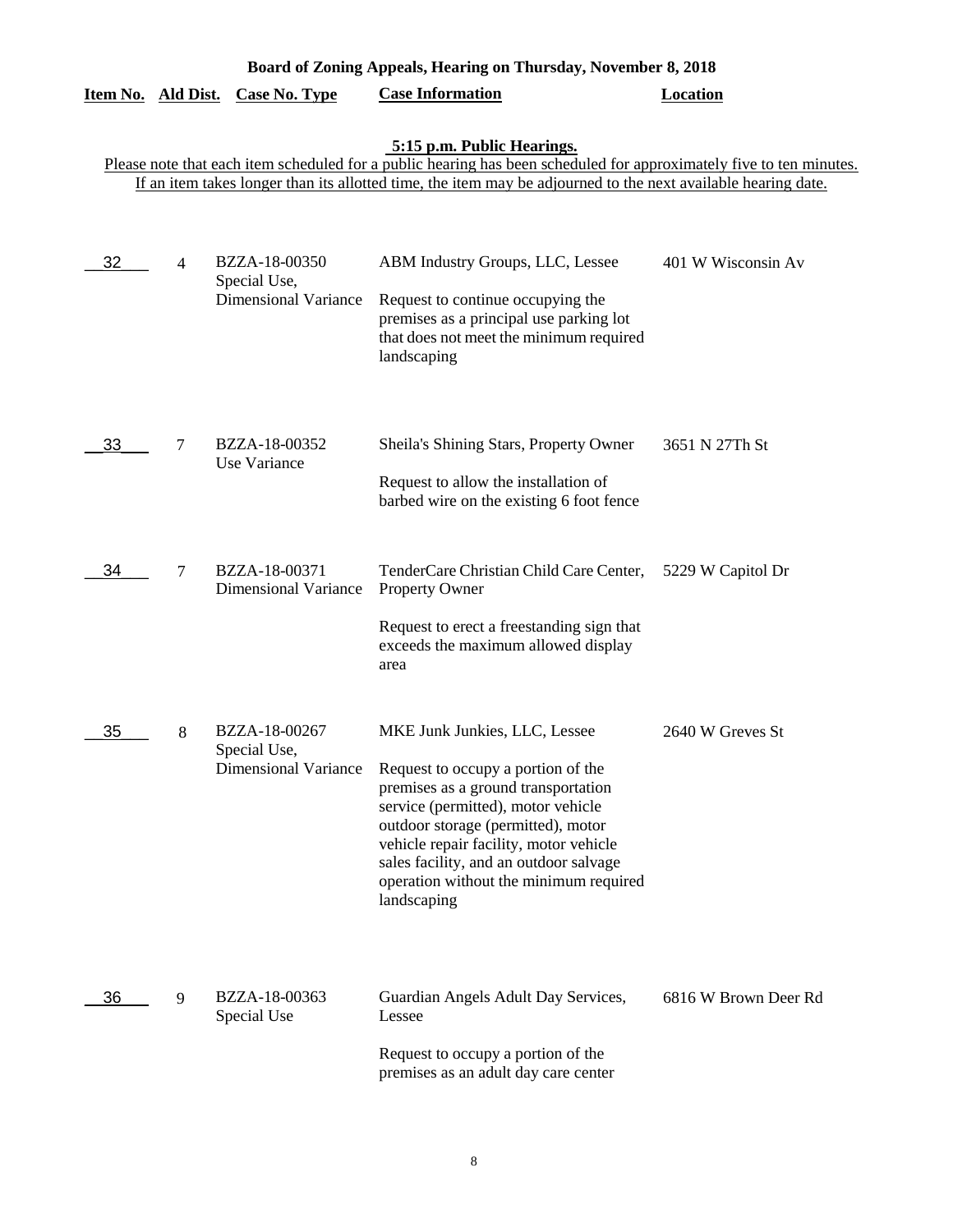|                                  | Board of Zoning Appeals, Hearing on Thursday, November 8, 2018 |          |
|----------------------------------|----------------------------------------------------------------|----------|
| Item No. Ald Dist. Case No. Type | <b>Case Information</b>                                        | Location |

## **5:15 p.m. Public Hearings (continued)**

Please note that each item scheduled for a public hearing has been scheduled for approximately five to ten minutes. If an item takes longer than its allotted time, the item may be adjourned to the next available hearing date.

| 37  | 10 | BZZA-18-00348<br>Special Use        | Evenement, LLC, Prospective Buyer                                           | 407 N Hawley Rd  |
|-----|----|-------------------------------------|-----------------------------------------------------------------------------|------------------|
|     |    |                                     | Request to occupy the premises as an<br>assembly hall                       |                  |
| -38 | 10 | <b>BZZA-18-00377</b><br>Special Use | <b>Restoration of Hearts Love of Christ</b><br>Ministry, Lessee             | 5202 W Lisbon Av |
|     |    |                                     | Request to occupy a portion of the<br>premises as a religious assembly hall |                  |

### **6:15 p.m. Public Hearings.**

Please note that each item scheduled for a public hearing has been scheduled for approximately five to ten minutes. If an item takes longer than its allotted time, the item may be adjourned to the next available hearing date.

| 39 | 10 | BZZA-18-00366<br>Dimensional Variance        | Amanda Smith, Property Owner<br>Request to allow a fence in the side yard<br>that exceeds the maximum allowed<br>height | 3444 N 58Th St  |
|----|----|----------------------------------------------|-------------------------------------------------------------------------------------------------------------------------|-----------------|
| 40 | 11 | BZZA-18-00358<br><b>Dimensional Variance</b> | Global Power Components, Property<br>Owner                                                                              | 2300 S 51 St St |
|    |    |                                              | Request to erect a fence that exceeds the<br>maximum allowed height                                                     |                 |
| 41 | 12 | BZZA-18-00335<br>Use Variance                | Brian Wurch, Property Owner                                                                                             | 627 S 9Th St C  |
|    |    |                                              | Request to occupy the premises as a<br>single family dwelling                                                           |                 |
| 42 | 12 | BZZA-18-00361<br>Special Use                 | Brian Wurch, Property Owner                                                                                             | 623 S 9Th St    |
|    |    |                                              | Request to continue occupying the<br>premises as a rooming house for 10<br>occupants                                    |                 |